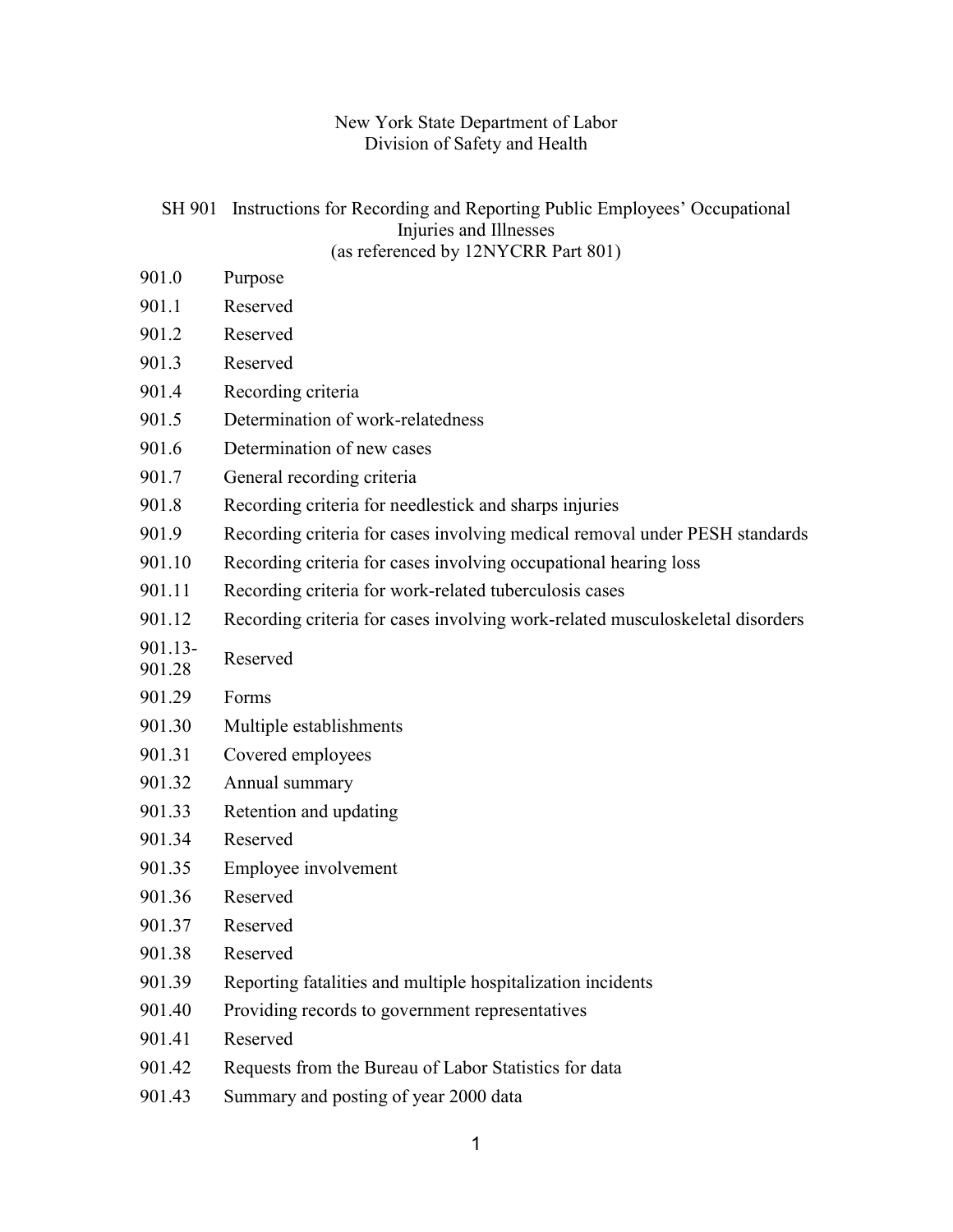| 901.44 | Retention and updating of old forms |
|--------|-------------------------------------|
| 901.45 | Reserved                            |
| 90146  | Definitions                         |
| 901.47 | Posters for Public Employees        |

### **901.0 Purpose**

The purpose of these instructions is to provide clarification and interpretation of the basic requirements set forth in 12NYCRR part 801 titled Recording and Reporting Public Employees' Occupational Injuries and Illnesses.

 Note: Recording or reporting a work-related injury, illness, or fatality does not mean that the employer or employee was at fault, that a PESH rule has been violated, or that the employee is eligible for workers' compensation or other benefits.

#### **901.1 Reserved**

#### **901.2 Reserved**

#### **901.3 Reserved**

#### **901.4 Recording criteria.**

- (a) Injuries and illnesses are recordable, if:
	- (1) an employee experiences an injury or illness; and
	- (2) the injury or illness is work related; and
	- (3) the injury or illness is a new case; and
	- (4) the injury or illness meets the general recording criteria or the application to specific cases.

#### **901.5 Determination of work-relatedness.**

- (a) Injuries or illnesses occurring in the work environment that fall under one of the following exemptions is not work related and the employer is not required to record, if:
	- (1) at the time of the injury or illness, the employee was present in the work environment as a member of the general public rather than as an employee;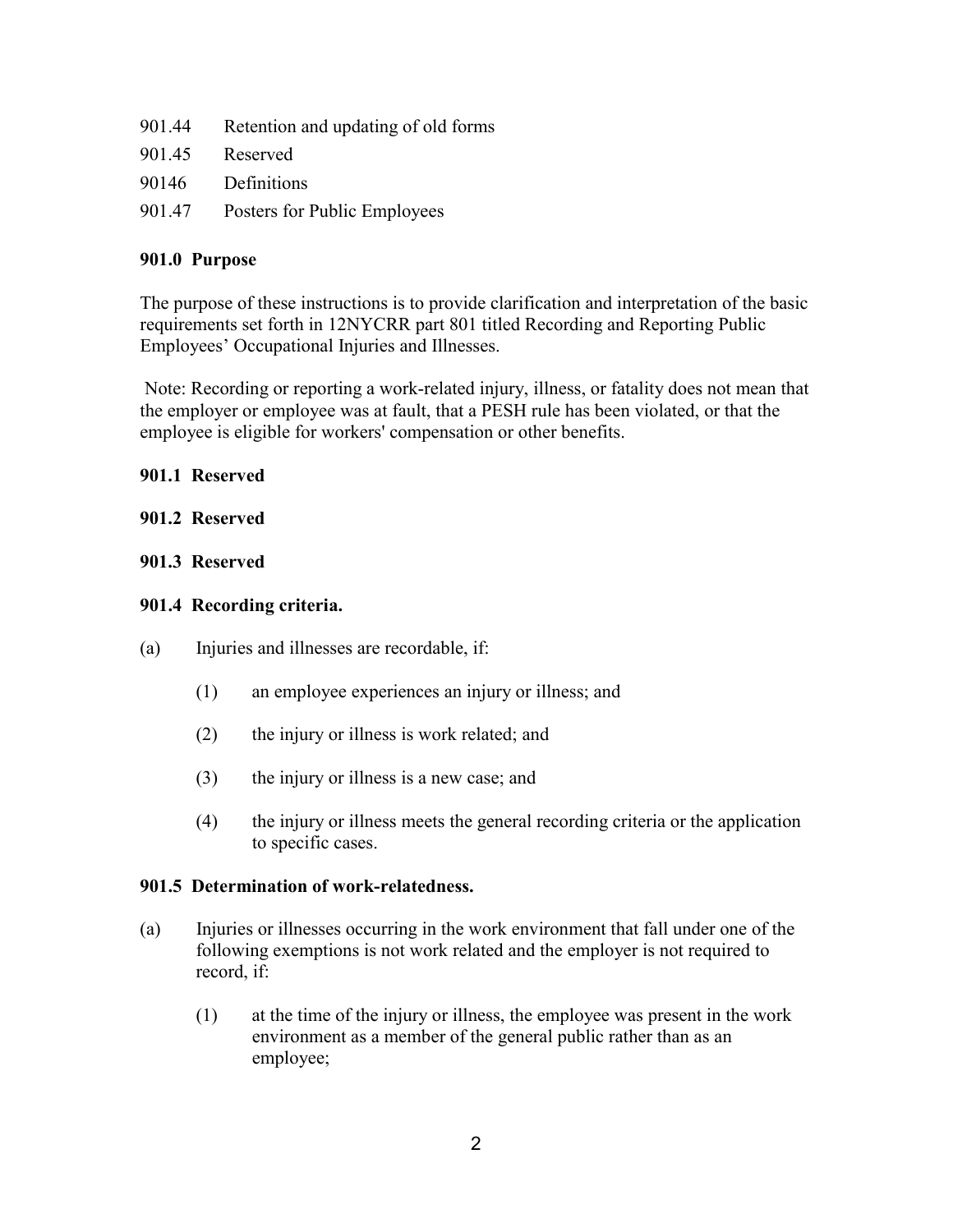- (2) the injury or illness involves signs or symptoms that surface at work but result solely from a non-work-related event or exposure that occurs outside the work environment;
- (3) the injury or illness results solely from voluntary participation in a wellness program or in a medical, fitness, or recreational activity such as blood donation, physical examination, flu shot, exercise class, racquetball, or baseball;
- (4) the injury or illness is solely the result of an employee eating, drinking, or preparing food or drink for personal consumption (whether bought on the employer's premises or brought in). For example, if the employee is injured by choking on a sandwich while in the employer's establishment, the case would not be considered work-related;

Note: If the employee is made ill by ingesting food contaminated by workplace contaminants (such as lead), or gets food poisoning from food supplied by the employer, the case would be considered work-related;

- (5) the injury or illness is solely the result of an employee doing personal tasks (unrelated to their employment) at the establishment outside of the employee's assigned working hours;
- (6) the injury or illness is solely the result of personal grooming, self medication for a non-work-related condition, or is intentionally selfinflicted;
- (7) the injury or illness is caused by a motor vehicle accident and occurs on a company parking lot or company access road while the employee is commuting to or from work;
- (8) the illness is the common cold or flu (Note: contagious diseases such as tuberculosis, brucellosis, hepatitis A, or plague are considered workrelated if the employee is infected at work);
- (9) the illness is a mental illness. Mental illness will not be considered workrelated unless the employee voluntarily provides the employer with an opinion from a physician or other licensed health care professional with appropriate training and experience (psychiatrist, psychologist, psychiatric nurse practitioner, etc.) stating that the employee has a mental illness that is work-related.
- (b) A preexisting injury or illness has been significantly aggravated, for purposes of DOSH injury and illness recordkeeping, when an event or exposure in the work environment results in any of the following: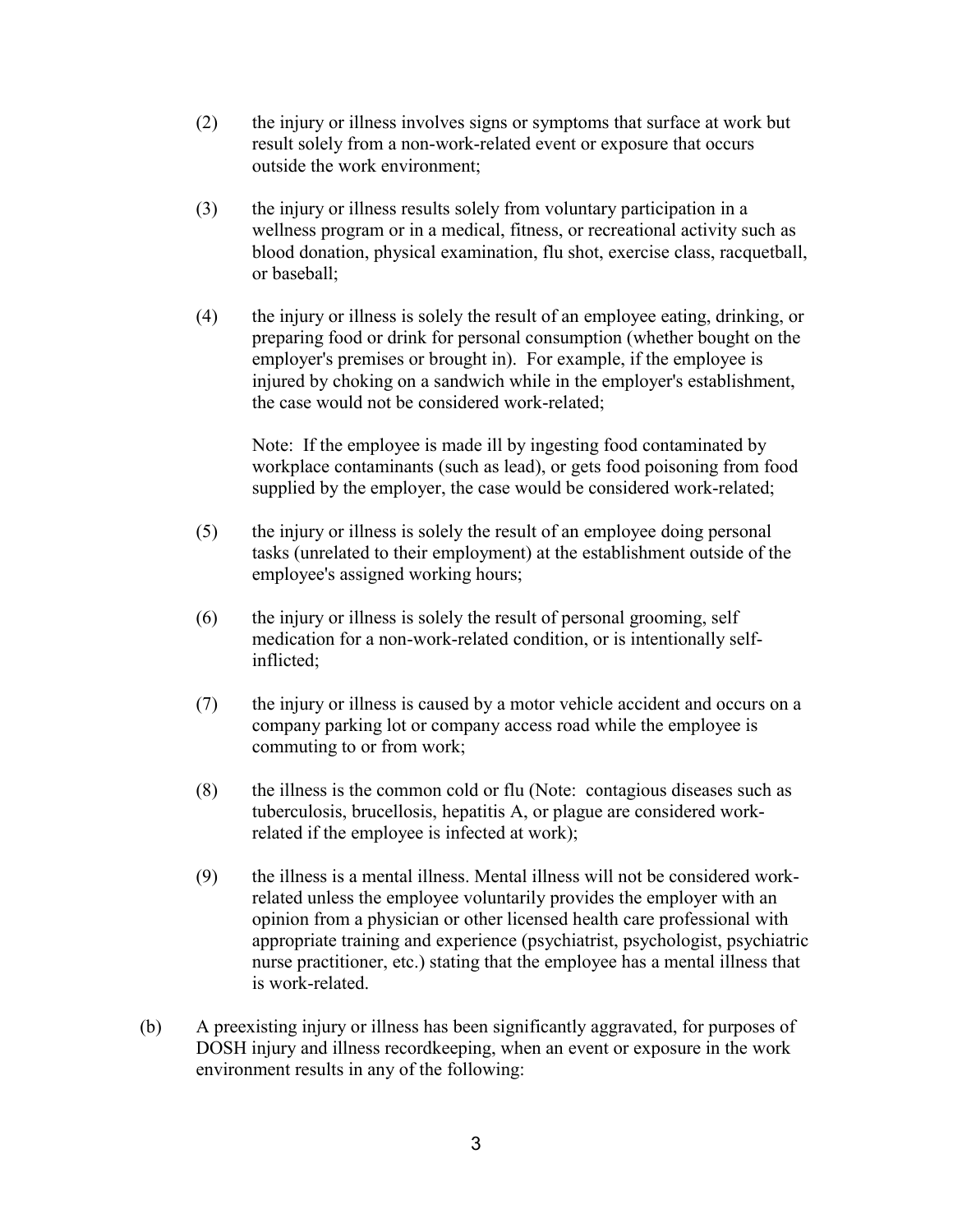- (1) death, provided that the preexisting injury or illness would likely not have resulted in death but for the occupational event or exposure;
- (2) loss of consciousness, provided that the preexisting injury or illness would likely not have resulted in loss of consciousness but for the occupational event or exposure;
- (3) one or more days away from work, or days of restricted work, or days of job transfer that otherwise would not have occurred but for the occupational event or exposure;
- (4) medical treatment in a case where no medical treatment was needed for the injury or illness before the workplace event or exposure, or a change in medical treatment was necessitated by the workplace event or exposure.
- (c) An injury or illness is a preexisting condition if it resulted solely from a nonwork-related event or exposure that occurred outside the work environment.
- (d) Injuries and illnesses that occur while an employee is on travel status are workrelated if, at the time of the injury or illness, the employee was engaged in work activities "in the interest of the employer." Examples of such activities include travel to and from customer contacts, conducting job tasks, and entertaining or being entertained to transact, discuss, or promote business (work-related entertainment includes only entertainment activities being engaged in at the direction of the employer). Injuries or illnesses that occur when the employee is on travel status do not have to be recorded if they meet one of the exceptions:
	- (1) when a traveling employee checks into a hotel, motel, or other temporary residence, he or she establishes a "home away from home." The employer must evaluate the employee's activities after he or she checks into the hotel, motel, or other temporary residence for their work-relatedness in the same manner as the employer evaluate the activities of a non-traveling employee. When the employee checks into the temporary residence, he or she is considered to have left the work environment. When the employee begins work each day, he or she re-enters the work environment. If the employee has established a "home away from home" and is reporting to a fixed worksite each day, the employer also do not consider injuries or illnesses work-related if they occur while the employee is commuting between the temporary residence and the job location;
	- (2) injuries or illnesses are not considered work-related if they occur while the employee is on a personal detour from a reasonably direct route of travel (e.g., has taken a side trip for personal reasons).
- (e) Injuries and illnesses that occur while an employee is working at home, including work in a home office, will be considered work-related if the injury or illness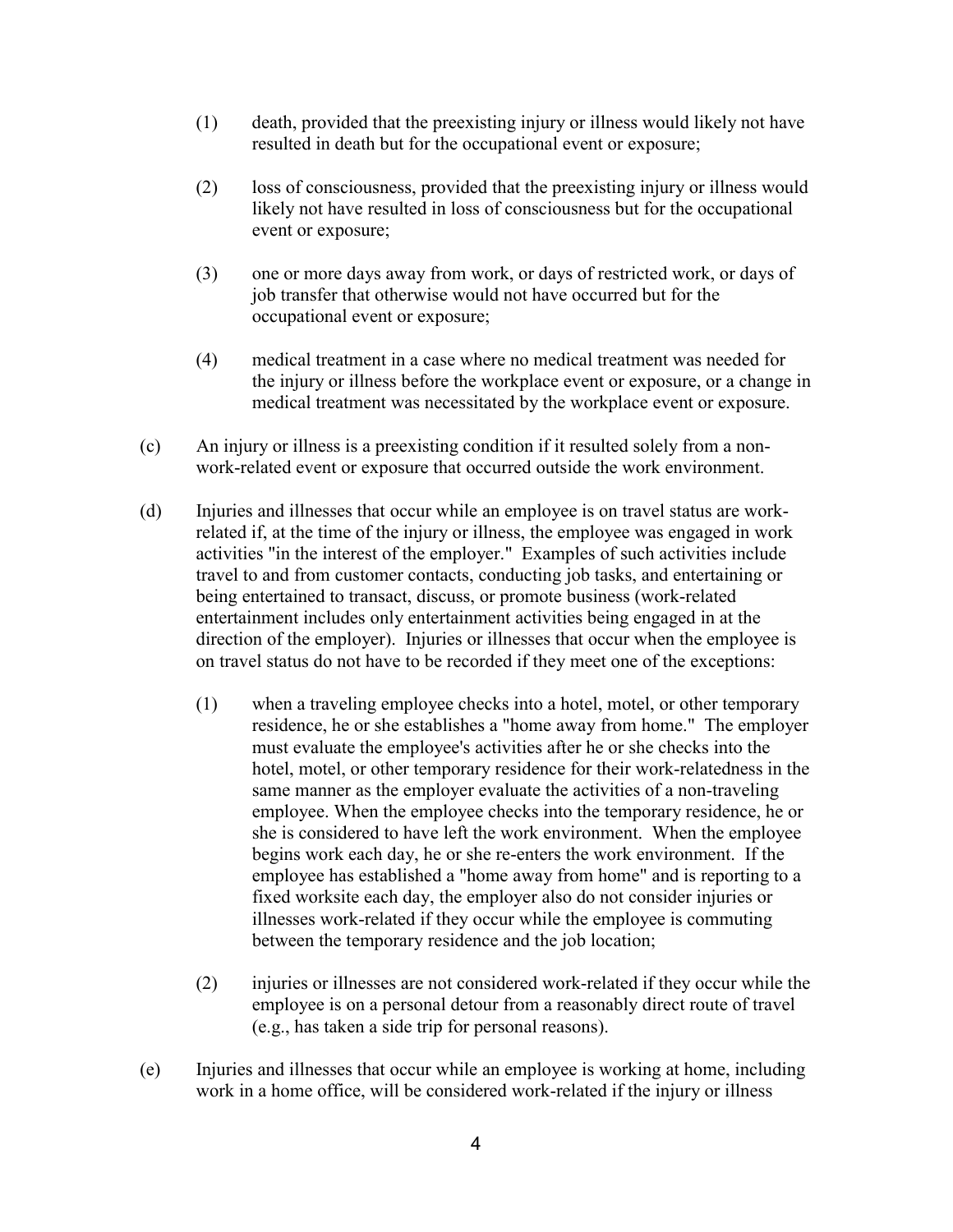occurs while the employee is performing work for pay or compensation in the home, and the injury or illness is directly related to the performance of work rather than to the general home environment or setting.

### **901.6 Determination of new cases.**

- (a) For occupational illnesses where the signs or symptoms may recur or continue in the absence of an exposure in the workplace, the case must only be recorded once. Examples may include occupational cancer, asbestosis, byssinosis and silicosis.
- (b) Employees who experience the signs or symptoms of an injury or illness as a result of an event or exposure in the workplace, such as an episode of occupational asthma, must treat the recurrence or exposure as a new case.
- (c) In the determination of whether a case is a new case or a recurrence of an old case, the employer is not required to seek the advice of a physician or other licensed health care professional. However, if the employer does seek such advice, the employer must follow the physician or other licensed health care professional's recommendation about whether the case is a new case or a recurrence. If the employer receives recommendations from two or more physicians or other licensed health care professionals, the employer must make a decision as to which recommendation is the most authoritative (best documented, best reasoned, or most authoritative), and record or not record the case based upon that recommendation.

### **901.7 General recording criteria.**

- (a) The employer must record an injury or illness that results in death by entering a check mark on the SH 900 Log in the space for cases resulting in death. The employer must also report any work-related fatality to the Commissioner within eight (8) hours, as required by section 801.39.
- (b) When an injury or illness involves one or more days away from work, the employer must record the injury or illness on the SH 900 Log with a check mark in the space for cases involving days away and an entry of the number of calendar days away from work in the number of days column. If the employee is out for an extended period of time, the employer must enter an estimate of the days that the employee will be away, and update the day count when the actual number of days is known. The following criteria shall be used in recording lost time injuries and illnesses:
	- (1) the employer shall begin counting days away on the day after the injury occurred or the illness began;
	- (2) when a physician or other licensed health care professional recommends that the worker stay at home but the employee comes to work anyway, the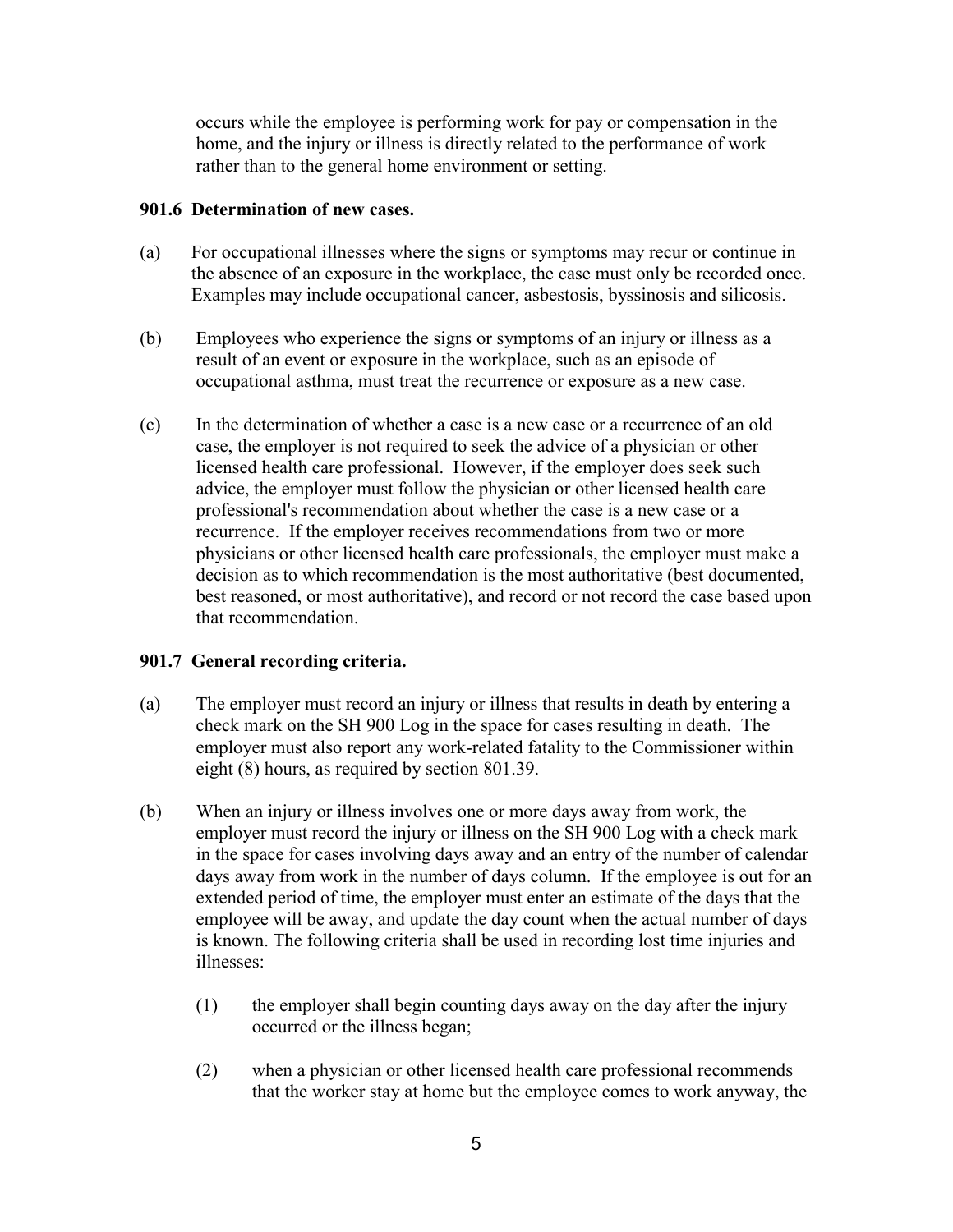employer must record these injuries and illnesses on the SH 900 Log using the check box for cases with days away from work and enter the number of calendar days away recommended by the physician or other licensed health care professional. If a physician or other licensed health care professional recommends days away, the employer should encourage the employee to follow that recommendation. However, the days away must be recorded whether the injured or ill employee follows the physician or licensed health care professional's recommendation or not. If the employer receives recommendations from two or more physicians or other licensed health care professionals, the employer may make a decision as to which recommendation is the most authoritative, and record the case based upon that recommendation;

- (3) when a physician or other licensed health care professional recommends that the worker to return to work but the employee stays at home anyway, the employer must end the count of days away from work on the date the physician or other licensed health care professional recommends that the employee return to work;
- (4) the employer must count the number of calendar days the employee was unable to work as a result of the injury or illness, regardless of whether or not the employee was scheduled to work on those day(s). Weekend days, holidays, vacation days or other days off are included in the total number of days recorded if the employee would not have been able to work on those days because of a work-related injury or illness;
- (5) the employer shall record a case in which a worker is injured or becomes ill on a Friday and reports to work on a Monday, and was not scheduled to work on the weekend only if the employer receives information from a physician or other licensed health care professional indicating that the employee should not have worked, or should have performed only restricted work, during the weekend. If so, the employer must record the injury or illness as a case with days away from work or restricted work, and enter the day counts, as appropriate;
- (6) the employer shall record a case in which a worker is injured or becomes ill on the day before scheduled time off such as a holiday, a planned vacation, or a temporary plant closing only if the employer receives information from a physician or other licensed health care professional indicating that the employee should not have worked, or should have performed only restricted work, during the scheduled time off. If so, the employer must record the injury or illness as a case with days away from work or restricted work, and enter the day counts, as appropriate;
- (7) the employer may "cap" the total days away at 180 calendar days. The employer is not required to keep track of the number of calendar days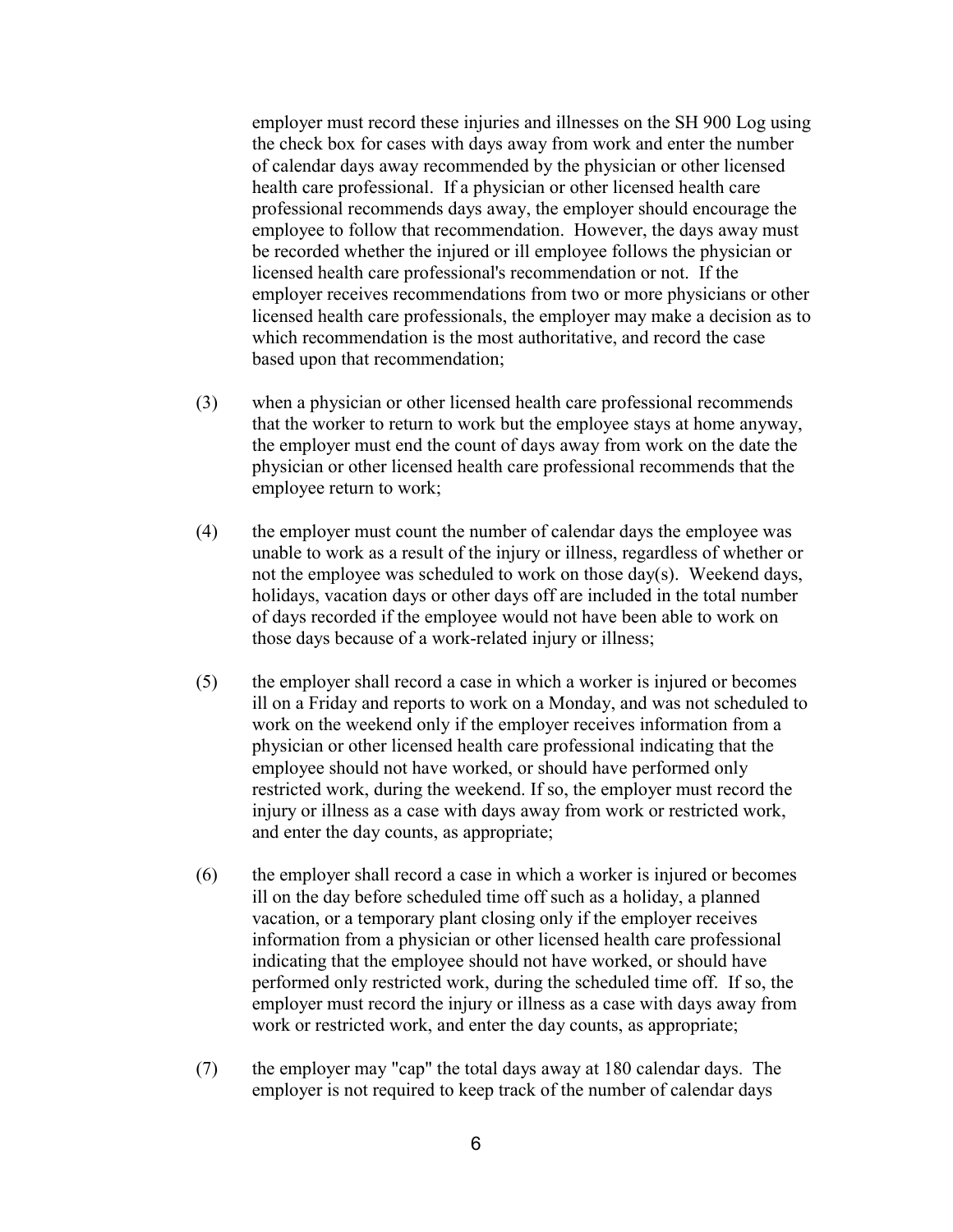away from work if the injury or illness resulted in more than 180 calendar days away from work and/or days of job transfer or restriction. In such a case, entering 180 in the total days away column will be considered adequate;

- (8) if the employee leaves the employer's employ for some reason unrelated to the injury or illness, such as retirement, a closing, or to take another job, the employer may stop counting days away from work or days of restriction/job transfer. If the employee leaves the employer's employ because of the injury or illness, the employer must estimate the total number of days away or days of restriction/job transfer and enter the day count on the SH 900 Log;
- (9) the employer shall enter the number of calendar days away for the injury or illness on the SH 900 Log for the year in which the injury or illness occurred. If the employee is still away from work because of the injury or illness when the employer prepares the annual summary, the employer must estimate the total number of calendar days the employer expects the employee to be away from work, use this number to calculate the total for the annual summary, and then update the initial log entry later when the day count is known or reaches the 180-day cap.
- (c) When an injury or illness involves restricted work or job transfer but does not involve death or days away from work, the employer must record the injury or illness on the SH 900 Log by placing a check mark in the space for job transfer or restriction and an entry of the number of restricted or transferred days in the restricted workdays column. Restricted work occurs when, as the result of a work-related injury or illness:
	- (1) the employer keep the employee from performing one or more of the routine functions of his or her job, or from working the full workday that he or she would otherwise have been scheduled to work;
	- (2) a physician or other licensed health care professional recommends that the employee not perform one or more of the routine functions of his or her job, or not work the full workday that he or she would otherwise have been scheduled to work.
- (d) For recordkeeping purposes, an employee's routine functions are those work activities the employee regularly performs at least once per week.
- (e) The employer does not have to record restricted work or job transfers if the employer, or the physician or other licensed health care professional, imposes the restriction or transfer only for the day on which the injury occurred or the illness began.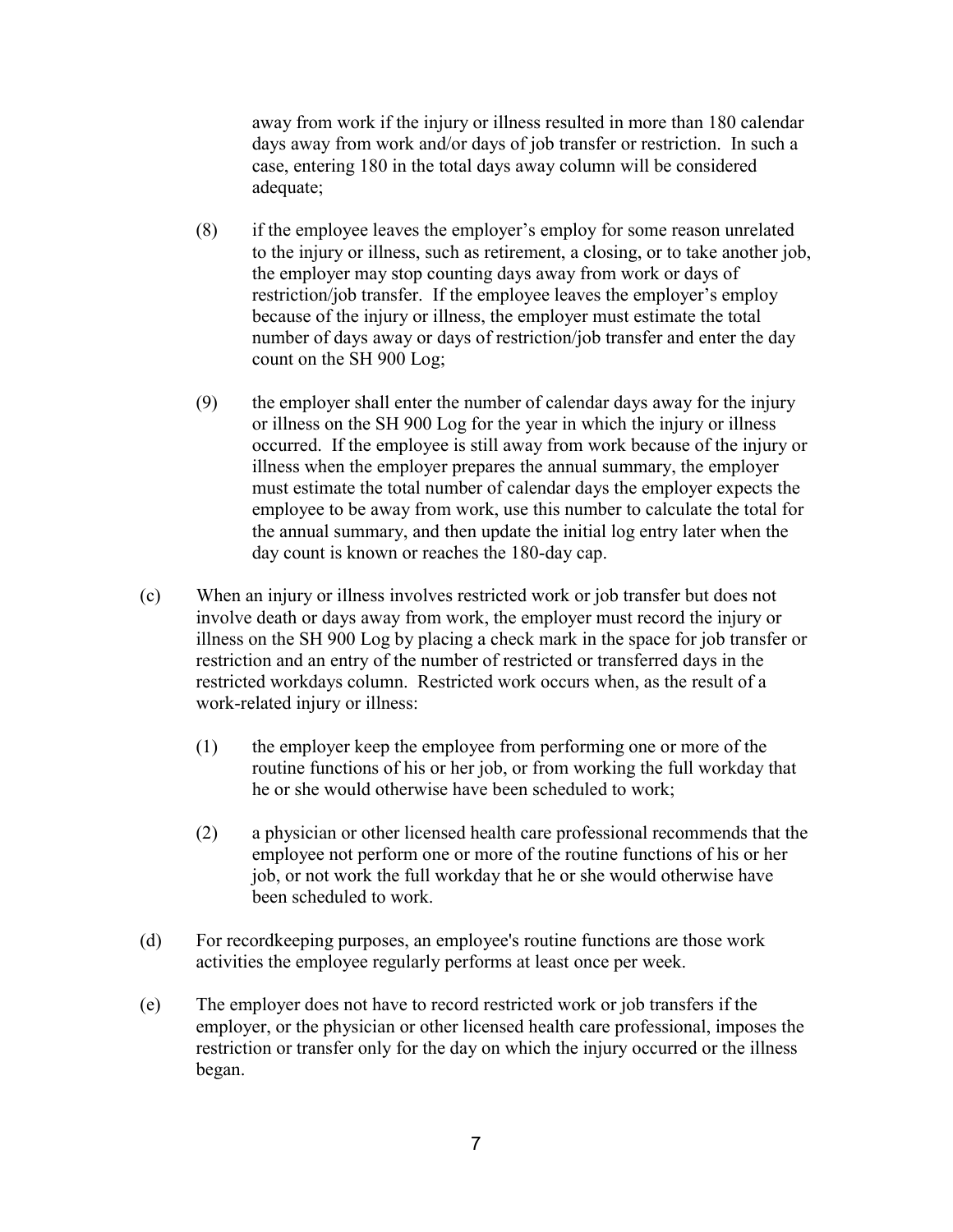- (f) A recommended work restriction is recordable only if it affects one or more of the employee's routine job functions. To determine whether this is the case, the employer must evaluate the restriction in light of the routine functions of the injured or ill employee's job. If the restriction from the employer or the physician or other licensed health care professional keeps the employee from performing one or more of his or her routine job functions, or from working the full workday the injured or ill employee would otherwise have worked, the employee's work has been restricted and the employer must record the case.
- (g) A partial day of work is recorded as a day of job transfer or restriction for recordkeeping purposes, except for the day on which the injury occurred or the illness began.
- (h) If the employer is not clear about the physician or other licensed health care professional's recommendation, the employer may ask that person whether the employee can do all of his or her routine job functions and work all of his or her normally assigned work shift. If the answer to both of these questions is "Yes," then the case does not involve a work restriction and does not have to be recorded as such. If the answer to one or both of these questions is "No," the case involves restricted work and must be recorded as a restricted work case. If the employer is unable to obtain this additional information from the physician or other licensed health care professional who recommended the restriction, the employer must record the injury or illness as a case involving restricted work.
- (i) The employer must record the injury or illness on the SH 900 Log as a restricted work case if a physician or other licensed health care professional recommends a job restriction, even if the employee voluntarily performs all his or her routine job functions anyway. The employer should ensure that the employee complies with that restriction. If the employer receives recommendations from two or more physicians or other licensed health care professionals, the employer may make a decision as to which recommendation is the most authoritative, and record the case based upon that recommendation.
- (j) If the employer assigns an injured or ill employee to a job other than his or her regular job for part of the day, the case involves transfer to another job. Note: This does not include the day on which the injury or illness occurred.
- (k) Both job transfer and restricted work cases are recorded in the same box on the SH 900 Log. For example, if the employer assigns, or a physician or other licensed health care professional recommends that the employer assign, an injured or ill worker to his or her routine job duties for part of the day and to another job for the rest of the day, the injury or illness involves a job transfer. The employer must record an injury or illness that involves a job transfer by placing a check in the box for job transfer.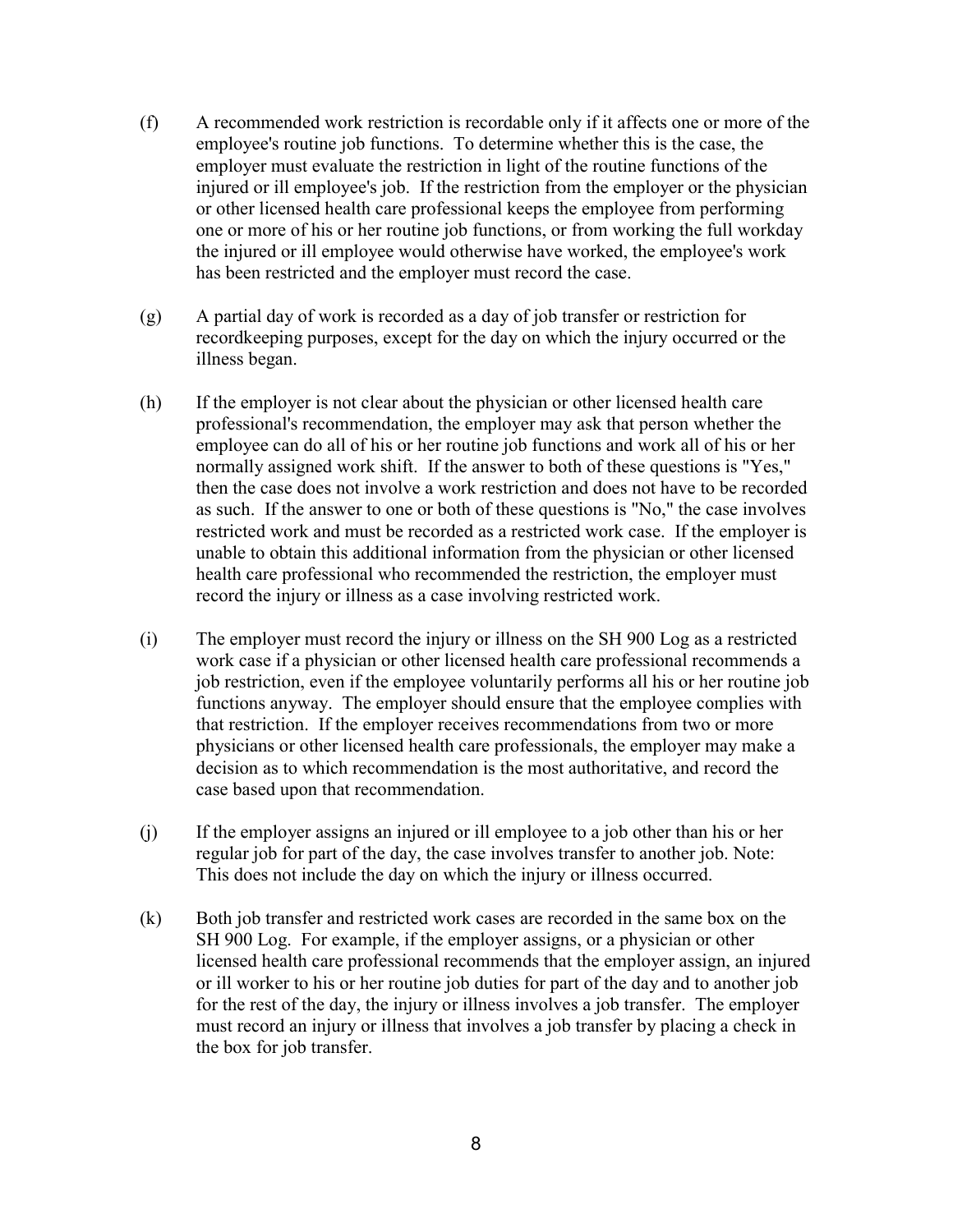- (l) The employer must count days of job transfer or restriction in the same way the employer counts days away from work, using 901.7(b)(2) to (7), above. The only difference is that, if the employer permanently assigns the injured or ill employee to a job that has been modified or permanently changed in a manner that eliminates the routine functions the employee was restricted from performing, the employer may stop the day count when the modification or change is made permanent. The employer must count at least one day of restricted work or job transfer for such cases.
- (m) If a work-related injury or illness results in medical treatment beyond first aid, the employer must record it on the SH 900 Log. If the injury or illness did not involve death, one or more days away from work, one or more days of restricted work, or one or more days of job transfer, the employer enter a check mark in the box for cases where the employee received medical treatment but remained at work and was not transferred or restricted according to the following:
	- (1) medical treatment means the management and care of a patient to combat disease or disorder. For the purposes of Part 801, medical treatment does not include:
		- (i) visits to a physician or other licensed health care professional solely for observation or counseling;
		- (ii) the conduct of diagnostic procedures, such as x-rays and blood tests, including the administration of prescription medications used solely for diagnostic purposes (e.g., eye drops to dilate pupils); or
		- (iii) "First aid" as defined in  $901.7(m)(2)$  below.
	- (2) for the purposes of Part 801, first aid includes and is limited to the following;
		- (i) using a nonprescription medication at nonprescription strength (for medications available in both prescription and non-prescription form, a recommendation by a physician or other licensed health care professional to use a non-prescription medication at prescription strength is considered medical treatment for recordkeeping purposes);
		- (ii) administering tetanus immunizations (other immunizations, such as Hepatitis B vaccine or rabies vaccine, are considered medical treatment);
		- (iii) cleaning, flushing or soaking wounds on the surface of the skin;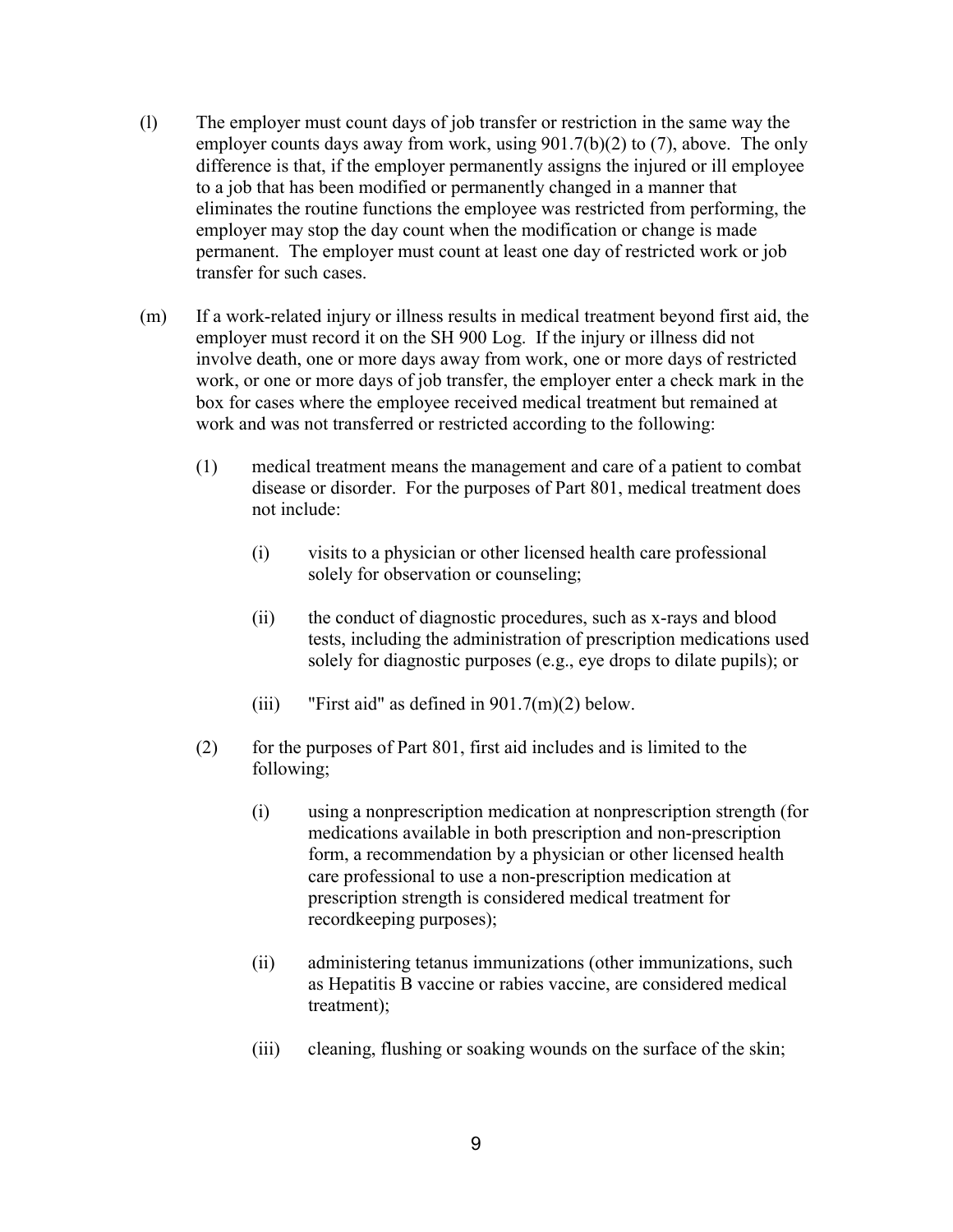- (iv) using wound coverings such as bandages, Band-Aids™, gauze pads, etc.; or using butterfly bandages or Steri-Strips™ (other wound closing devices such as sutures, staples, etc. are considered medical treatment);
- (v) using hot or cold therapy;
- (vi) using any non-rigid means of support, such as elastic bandages, wraps, non-rigid back belts, etc. (devices with rigid stays or other systems designed to immobilize parts of the body are considered medical treatment for recordkeeping purposes);
- (vii) using temporary immobilization devices while transporting an accident victim (e.g., splints, slings, neck collars, back boards,  $etc.$ );
- (viii) drilling of a fingernail or toenail to relieve pressure, or draining fluid from a blister;
- (ix) using eye patches;
- $(x)$  removing foreign bodies from the eye using only irrigation or a cotton swab;
- (xi) removing splinters or foreign material from areas other than the eye by irrigation, tweezers, cotton swabs or other simple means;
- (xii) using finger guards;
- (xiii) using massages (physical therapy or chiropractic treatment are considered medical treatment for recordkeeping purposes);
- (xiv) Drinking fluids for relief of heat stress.
- (3) PESH considers the treatments listed in  $901.7(m)(2)$  of these instructions to be first aid regardless of the professional status of the person providing the treatment. Even when these treatments are provided by a physician or other licensed health care professional, they are considered first aid for the purposes of 12NYCRR Part 801. Similarly, PESH considers treatment beyond first aid to be medical treatment even when it is provided by someone other than a physician or other licensed health care professional.
- (4) if a physician or other licensed health care professional recommends medical treatment, the employer should encourage the injured or ill employee to follow that recommendation. However, the employer must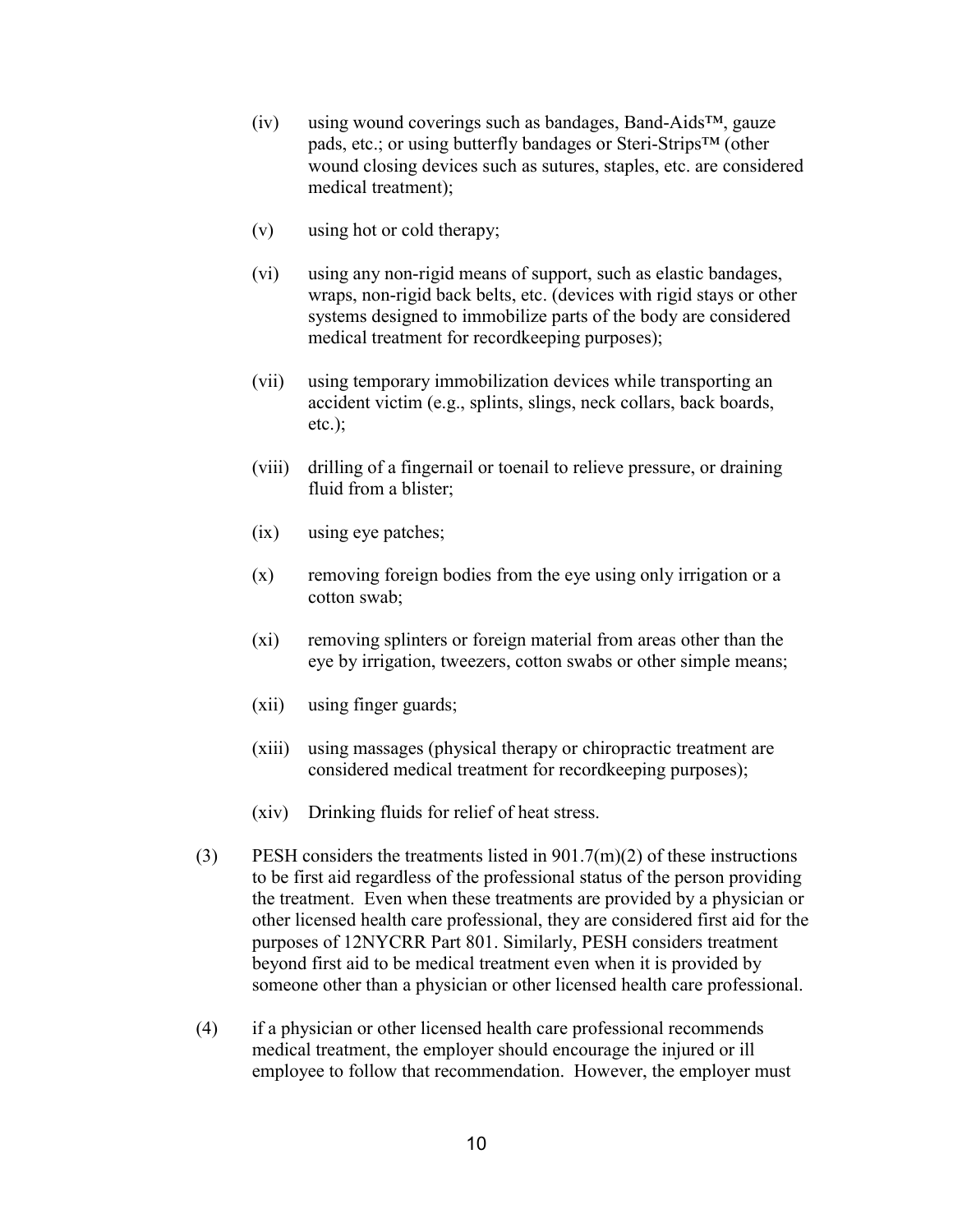record the case even if the injured or ill employee does not follow the physician or other licensed health care professional's recommendation.

- (n) The employer must record a work-related injury or illness if the worker becomes unconscious, regardless of the length of time the employee remains unconscious.
- (o) A significant diagnosed injury or illness is recordable under the general criteria even if it does not result in death, days away from work, restricted work or job transfer, medical treatment beyond first aid, or loss of consciousness. Workrelated cases involving cancer, chronic irreversible disease, a fractured or cracked bone, or a punctured eardrum must always be recorded under the general criteria at the time of diagnosis by a physician or other licensed health care professional.

# **901.8 Recording criteria for needlesticks and sharps injuries.**

- (a) "Other potentially infectious materials" is defined in the PESH Bloodborne Pathogens standard (29 CFR 1910.1030(b)). These materials include:
	- (i) Human bodily fluids, tissues and organs; and
	- (ii) Other materials infected with the HIV or hepatitis B (HBV) virus such as laboratory cultures or tissues from experimental animals.
- (b) To protect the employee's privacy, the employer may not enter the employee's name on the SH 900 Log (see the requirements for privacy cases in instructions 901.29(e) through 901.29(g).
- (c) The employer needs to record cuts, lacerations, punctures, and scratches only if they are work-related and involve contamination with another person's blood or other potentially infectious material. If the cut, laceration, or scratch involves a clean object, or a contaminant other than blood or other potentially infectious material, the employer needs to record the case only if it meets one or more of the recording criteria in 901.7 of the instructions.
- (d) The employer must update the classification of any case with an injury to an employee that is later diagnosed with an infectious bloodborne disease on the SH 900 Log if the case results in death, days away from work, restricted work, or job transfer. The employer must also update the description to identify the infectious disease and change the classification of the case from an injury to an illness.
- (e) If an employees is splashed or exposed to blood or other potentially infectious material without being cut or scratched, the employer must record such an incident on the SH 900 Log as an illness if:
	- (1) it results in the diagnosis of a bloodborne illness, such as HIV, hepatitis B, or hepatitis C;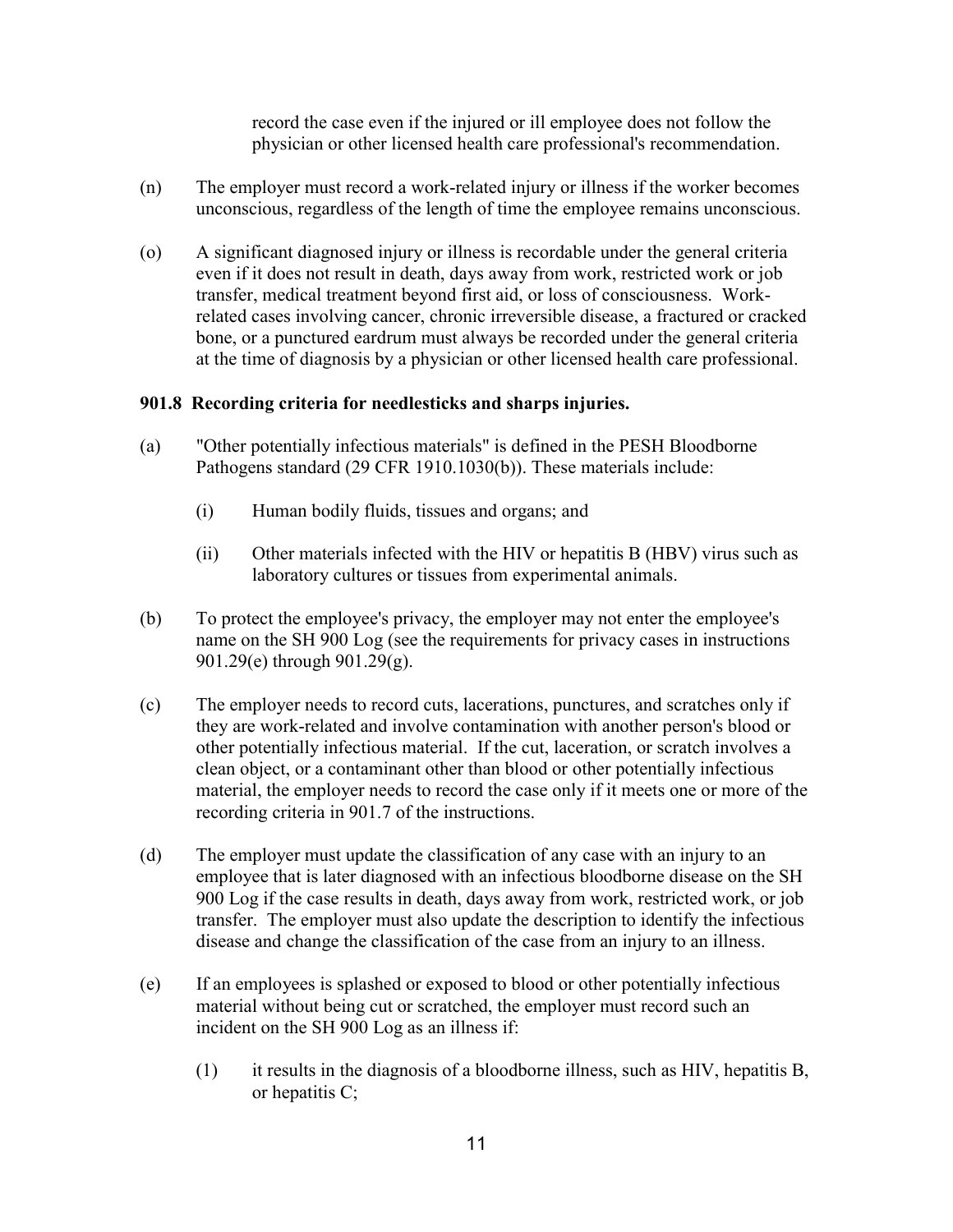(2) it meets one or more of the recording criteria in section 801.7.

# **901.9 Recording criteria for cases involving medical removal under PESH standards.**

- (a) The employer must enter each medical removal case on the SH 900 Log as either a case involving days away from work or a case involving restricted work activity, depending on how the employer decides to comply with the medical removal requirement. If the medical removal is the result of a chemical exposure, the employer must enter the case on the SH 900 Log by checking the "poisoning" column.
- (b) If a case involves voluntary medical removal before the medical removal levels required by PESH standards (29 CFR 1910, 1915, 1917, 1918, 1926, or 1928), the employer does not need to record the case on the SH 900 Log.

### **901.10 Recording criteria for cases involving occupational hearing loss.**

- (a) A Standard Threshold Shift, or STS, is defined in the occupational noise exposure standard at 29 CFR 1910.95(c)(10)(i) as a change in hearing threshold, relative to the baseline audiogram for that employee, of an average of 10 decibels (dB) or more at 2000, 3000, and 4000 hertz (Hz) in one or both ears.
- (b) If the employee has never previously experienced a recordable hearing loss, the employer must compare the employee's current audiogram with that employee's baseline audiogram. If the employee has previously experienced a recordable hearing loss, the employer must compare the employee's current audiogram with the employee's revised baseline audiogram (the audiogram reflecting the employee's previous recordable hearing loss case).
- (c) Audiometric test results reflect the employee's overall hearing ability in comparison to audiometric zero. Therefore, using the employee's current audiogram, the employer must use the average hearing level at 2000, 3000, and 4000 Hz to determine whether or not the employee's total hearing level is 25 dB or more.
- (d) When the employer is determining whether an STS has occurred, the employer may age adjust the employee's current audiogram results by using Tables F-1 or F-2, as appropriate, in Appendix F of 29 CFR 1910.95. The employer may not use an age adjustment when determining whether the employee's total hearing level is 25 dB or more above audiometric zero.
- (e) If the employer retests the employee's hearing within 30 days of the first test, and the retest does not confirm the recordable STS, the employer is not required to record the hearing loss case on the SH 900 Log. If the retest confirms the recordable STS, the employer must record the hearing loss illness within seven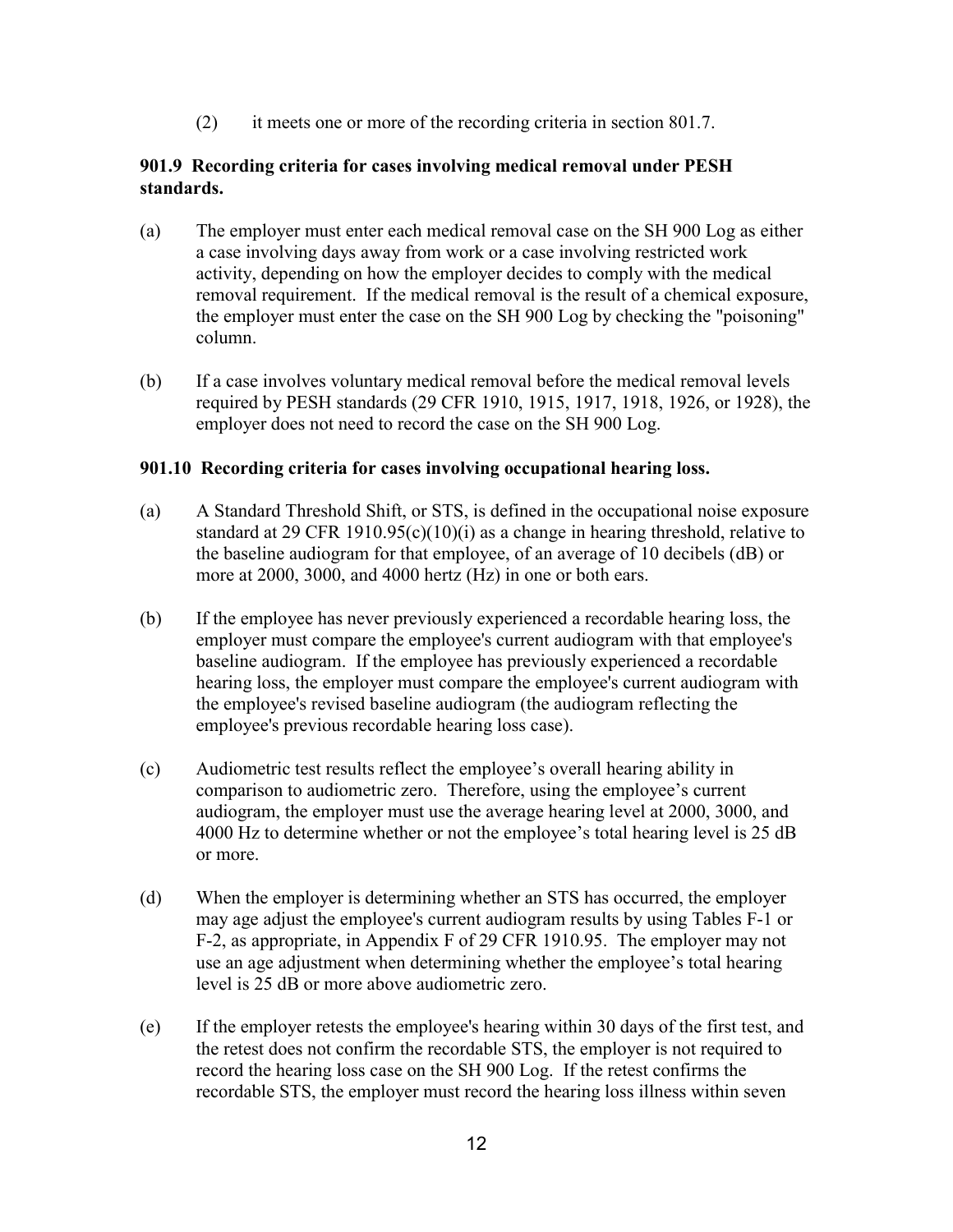(7) calendar days of the retest. If subsequent audiometric testing performed under the testing requirements of the 29 CFR 1910.95 noise standard indicates that an STS is not persistent, the employer may erase or line-out the recorded entry.

- (f) The employer must use the rules in § 801.5 and instructions in SH 901.5 to determine if the hearing loss is work related. If an event or exposure in the work environment either caused or contributed to the hearing loss, or significantly aggravated a pre-existing hearing loss, the employer must consider the case to be work related
- (g) If a physician or other licensed health care professional determines that the hearing loss is not work-related or has not been significantly aggravated by occupational noise exposure, the employer is not required to consider the case work-related or to record the case on the SH 900 Log.
- (h) When the employer enters a recordable hearing loss on the SH 900 log, after January 1, 2004, the employer must check the column for hearing loss.

# **901.11 Recording criteria for work-related tuberculosis cases.**

- (a) A positive TB skin test result obtained at a pre-employment physical does not have to be recorded because the employee was not occupationally exposed to a known case of active tuberculosis in the employer's workplace.
- (b) The employer may line-out or erase a recorded TB case if:
	- (1) the worker is living in a household with a person who has been diagnosed with active TB; or
	- (2) the Public Health Department has identified the worker as a contact of an individual with a case of active TB unrelated to the workplace; or
	- (3) a medical investigation shows that the employee's infection was caused by exposure to TB away from work, or proves that the case was not related to the workplace TB exposure.

# **901.12 Recording criteria for cases involving work-related musculoskeletal disorders.**

(a) Musculoskeletal disorders (MSDs) are disorders of the muscles, nerves, tendons, ligaments, joints, cartilage and spinal discs. MSDs do not include disorders caused by slips, trips, falls, motor vehicle accidents, or other similar accidents. Examples of MSDs include: Carpal tunnel syndrome, Rotator cuff syndrome, De Quervain's disease, Trigger finger, Tarsal tunnel syndrome, Sciatica, Epicondylitis, Tendinitis, Raynaud's phenomenon, Carpet layers knee, Herniated spinal disc, and Low back pain.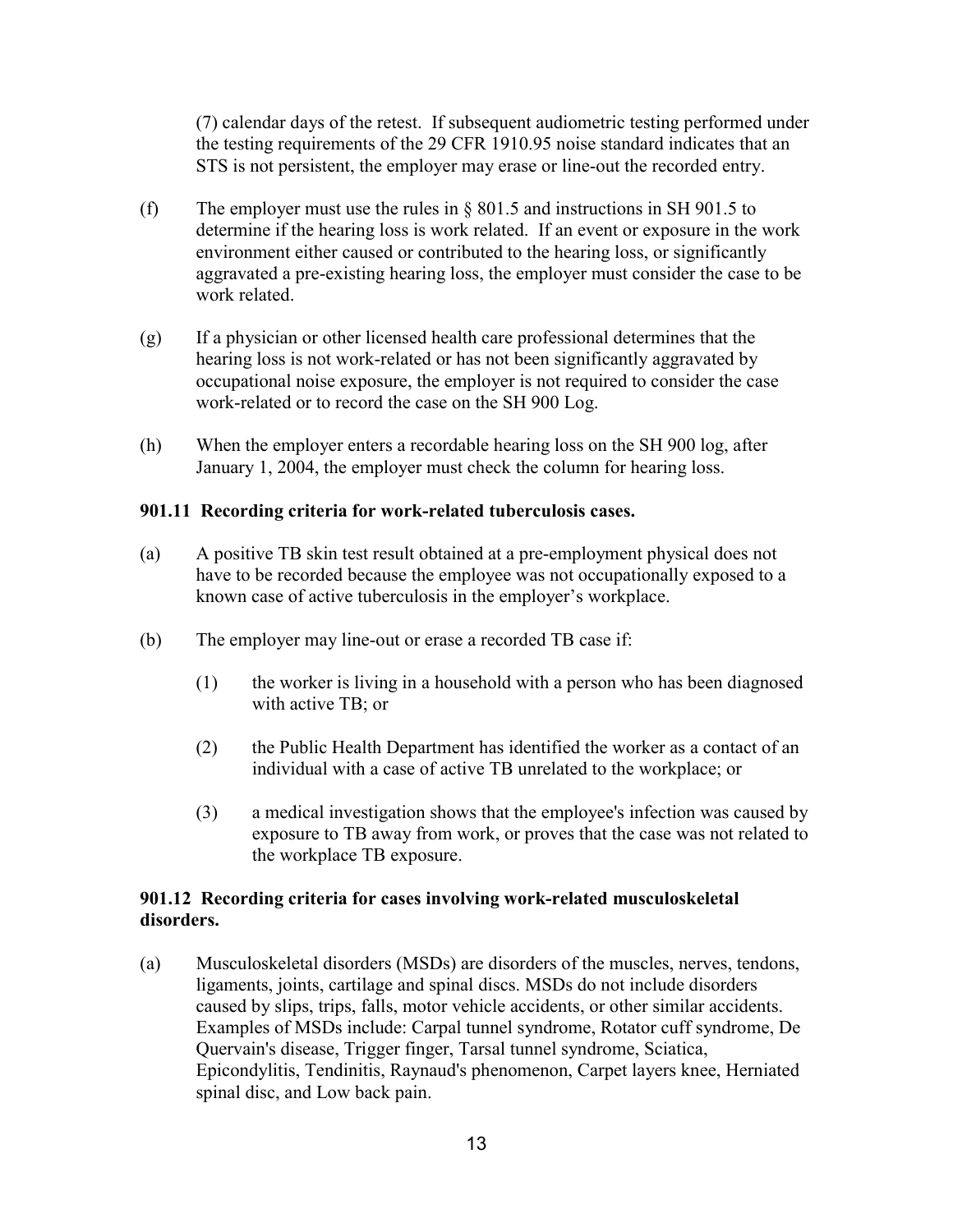- (b) There are no special criteria for determining which musculoskeletal disorders to record. An MSD case is recorded using the same process the employer would use for any other injury or illness. If a musculoskeletal disorder is work-related, and is a new case, and meets one or more of the general recording criteria, the employer must record the musculoskeletal disorder. The following table will guide the employer to the appropriate section of the rule for guidance on recording MSD cases.
	- (1) Determining if the MSD is work-related. See § 801.5 and instruction 901.5.
	- (2) Determining if the MSD is a new case. See § 801.6 and instruction 901.6.
	- (3) Determining if the MSD meets one or more of the general recording criteria:
		- (i) Days away from work, see § 801.7 and instruction 901.7(b).
		- (ii) Restricted work or transfer to another job, or see § 801.7 and instruction 901.7(c).
		- (iii) Medical treatment beyond first aid. See § 801.7 and instruction 901.7(m).
- (c) The symptoms of an MSD are treated the same as symptoms for any other injury or illness. If an employee has pain, tingling, burning, numbness or any other subjective symptom of an MSD, and the symptoms are work-related, and the case is a new case that meets the recording criteria, the employer must record the case on the SH 900 Log as a musculoskeletal disorder.

**Note to Instruction 901.12:** This section is effective January 1, 2004. From January 1, 2003 until December 31, 2003, the employer is required to record work-related injuries and illnesses involving muscles, nerves, tendons, ligaments, joints, cartilage and spinal discs in accordance with the requirements applicable to any injury or illness under § 801.5, § 801.6, § 801.7, and § 801.29. For entry (M) on the SH 900 Log, the employer must check either the entry for "injury" or "all other illnesses."

### **901.13 – 901.28 Reserved**

### **901.29 Forms**

(a) The employer must enter information about the employer's business at the top of the SH 900 Log, enter a one or two line description for each recordable injury or illness, and summarize this information on the SH 900.1 at the end of the year.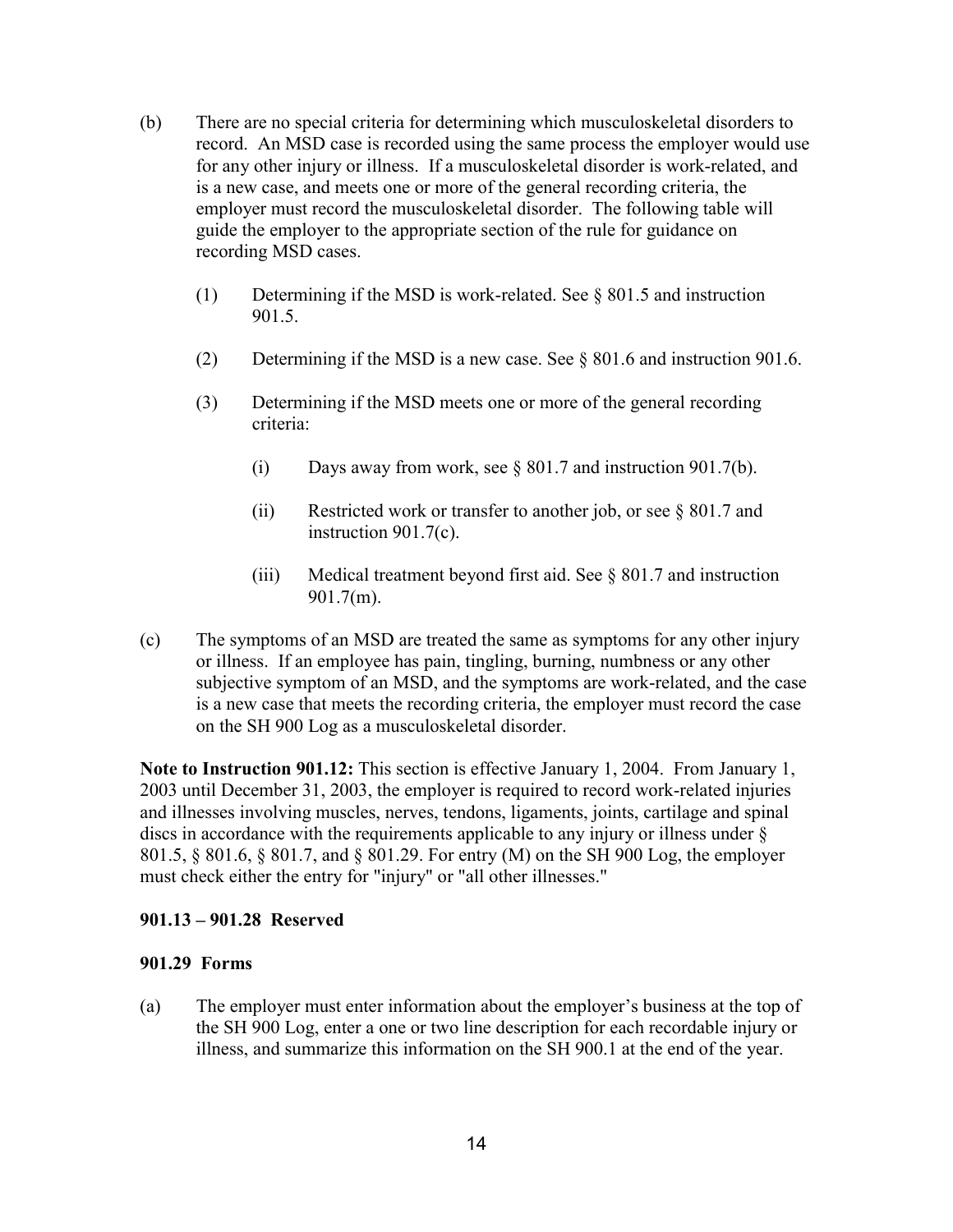- (b) The employer must complete an SH 900.2 Incident Report form, or an equivalent form, for each recordable injury or illness entered on the SH 900 Log.
- (c) The employer must enter each recordable injury or illness on the SH 900 Log and SH 900.2 Incident Report within seven (7) calendar days of receiving information that a recordable injury or illness has occurred.
- (d) An equivalent form is one that has the same information, is as readable and understandable, and is completed using the same instructions as the DOSH form it replaces. If the employer's computer can produce equivalent forms when they are needed, as described under sections 801.35 and 801.40, the employer may keep the employer's records using the computer system.
- (e) If an ill employee designates or requests that someone designate on the SH 900.2 that he or she independently and voluntarily requests that his or her name not be entered on the log in case of illness, then the case must be considered a privacy concern case. If it is to be considered a "privacy concern case," the employer may not enter the employee's name on the SH 900 Log. Instead, the employer must enter "privacy case" in the space normally used for the employee's name. This will protect the privacy of the injured or ill employee when another employee, a former employee, or an authorized employee representative is provided access to the SH 900 Log under section 801.35. The employer must keep a separate, confidential list of the case numbers and employee names for the employer's privacy concern cases so the employer can update the cases and provide the information to the government if asked to do so.
- (f) The employer must consider the following injuries or illnesses to be privacy concern cases:
	- (1) an injury or illness to an intimate body part or the reproductive system;
	- (2) an injury or illness resulting from a sexual assault;
	- (3) mental illnesses;
	- (4) HIV infection, hepatitis, or tuberculosis;
	- (5) needlestick injuries and cuts from sharp objects that are contaminated with another person's blood or other potentially infectious material (see 801.7 for definitions); and
	- (6) other illnesses, if the employee independently and voluntarily requests that his or her name not be entered on the log. Effective January 1, 2004, Musculoskeletal disorders (MSDs) are not considered privacy concern cases.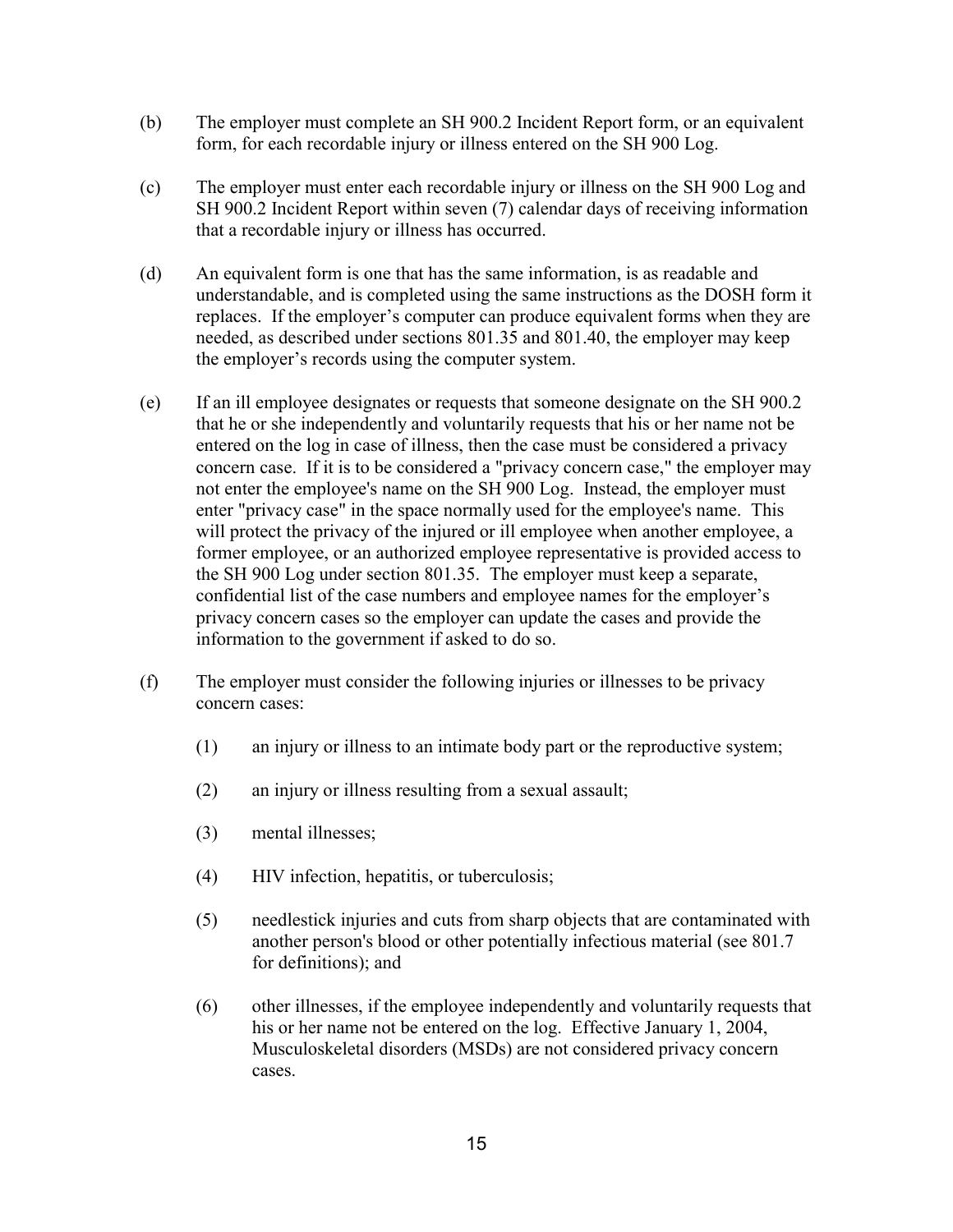This is a complete list of all injuries and illnesses considered privacy concern cases. No other types of injuries or illnesses may be classified as privacy concern cases.

- (g) If the employer has a reasonable basis to believe that information describing the privacy concern case may be personally identifiable even though the employee's name has been omitted, the employer may use discretion in describing the injury or illness on both the SH 900 and SH 900.2 forms. The employer must enter enough information to identify the cause of the incident and the general severity of the injury or illness, but the employer does not need to include details of an intimate or private nature. For example, a sexual assault case could be described as "injury from assault," or an injury to a reproductive organ could be described as "lower abdominal injury."
- (h) If the employer decides to voluntarily disclose the Forms to persons other than government representatives, employees, former employees or authorized representatives (as required by sections 801.35 and 801.40), the employer must remove or hide the employees' names and other personally identifying information, except for the following cases. The employer may disclose the Forms with personally identifying information only:
	- (1) to an auditor or consultant hired by the employer to evaluate the safety and health program;
	- (2) to the extent necessary for processing a claim for workers' compensation or other insurance benefits;
	- (2) to a public health authority or law enforcement agency for uses and disclosures for which consent, an authorization, or opportunity to agree or object is not required under Department of Health and Human Services Standards for Privacy of Individually Identifiable Health Information, 45 CFR164.512.

### **Section 901.30 Multiple establishments**

(a) The employer does not have to keep a separate SH 900 Log for each establishment that will exist for less than a year. The employer may keep one SH 900 Log that covers all of the employer's short-term establishments. The employer may also include the short-term establishments' recordable injuries and illnesses on a SH 900 Log that covers short-term establishments for individual divisions or geographic regions.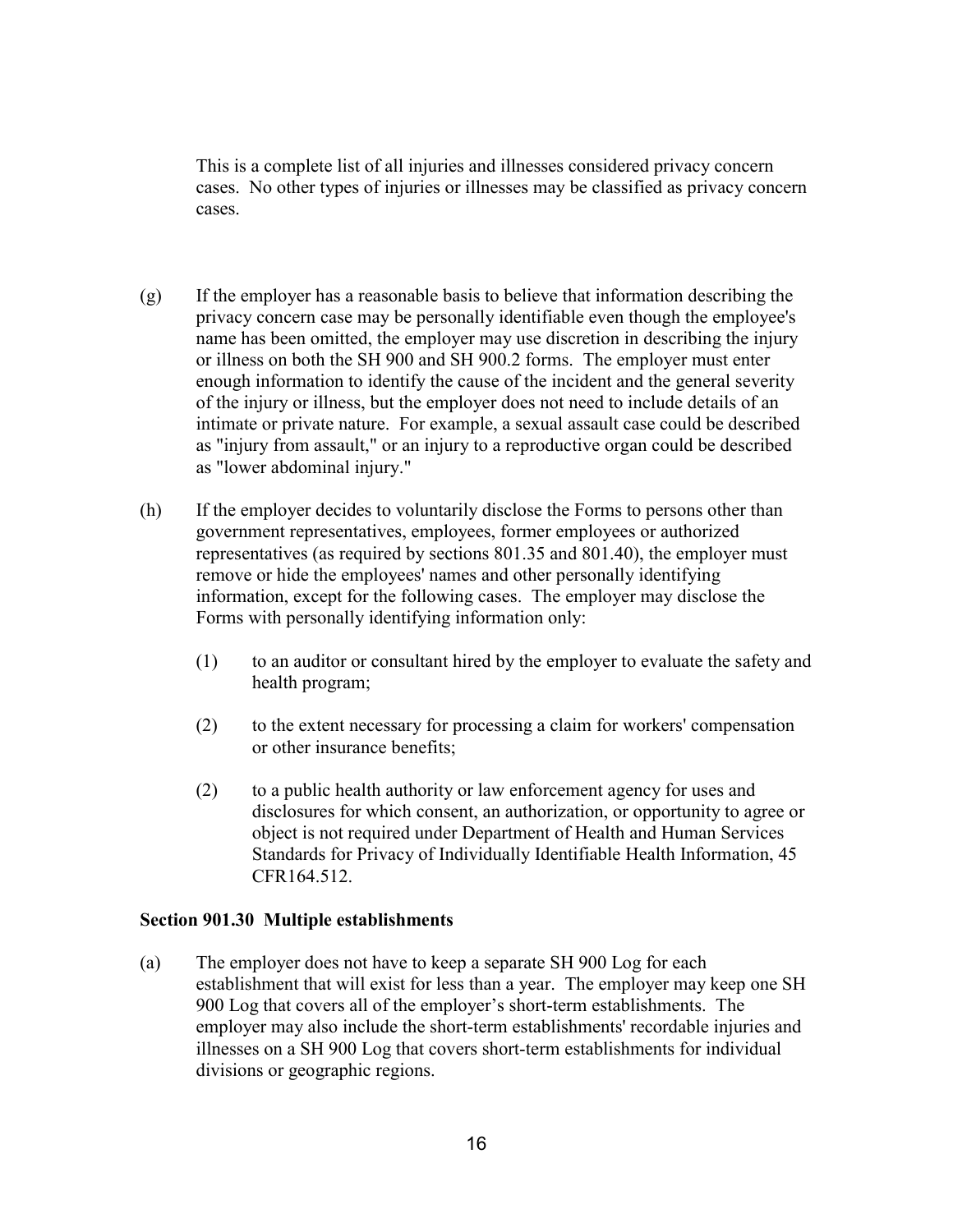- (b) The employer may keep the records for an establishment at its headquarters or other central location if the employer can:
	- (1) transmit information about the injuries and illnesses from the establishment to the central location within seven (7) calendar days of receiving information that a recordable injury or illness has occurred; and
	- (2) produce and send the records from the central location to the establishment within the time frames required by sections 801.35 and 801.40 when the employer is required to provide records to a government representative, employees, former employees or employee representatives.
- (c) The employer must link each of the employer's employees with one of the employer's establishments, for recordkeeping purposes. The employer must record the injury and illness on the SH 900 Log of the injured or ill employee's establishment, or on a SH 900 Log that covers that employee's short-term establishment.
- (d) If the injury or illness occurs at one of the employer's establishments, the employer must record the injury or illness on the SH 900 Log of the establishment at which the injury or illness occurred. If the employee is injured or becomes ill and is not at one of the employer's establishments, the employer must record the case on the SH 900 Log at the establishment at which the employee normally works.

# 901.31 **Covered employees**

- (a) An injury or illness occurring to employees from a temporary help service, employee leasing service, or personnel supply service, must be recorded by the employer who supervises these employees on a day-to-day basis.
- (b) If a contractor's employee is under the day-to-day supervision of the contractor, the contractor is responsible for recording the injury or illness. If the employer supervises the contractor employee's work on a day-to-day basis, the employer must record the injury or illness.
- (c) The employer and the temporary help service, employee leasing service, personnel supply service, or contractor should coordinate efforts to make sure that each injury and illness is recorded only once: either on the employer's SH 900 Log (if the employer provides day-to-day supervision) or on the temporary help service, employee leasing service, personnel supply service, or contractor's SH 900 Log (if that company provides day-to-day supervision).

# **901.32 Annual Summary**

(a) The employer must: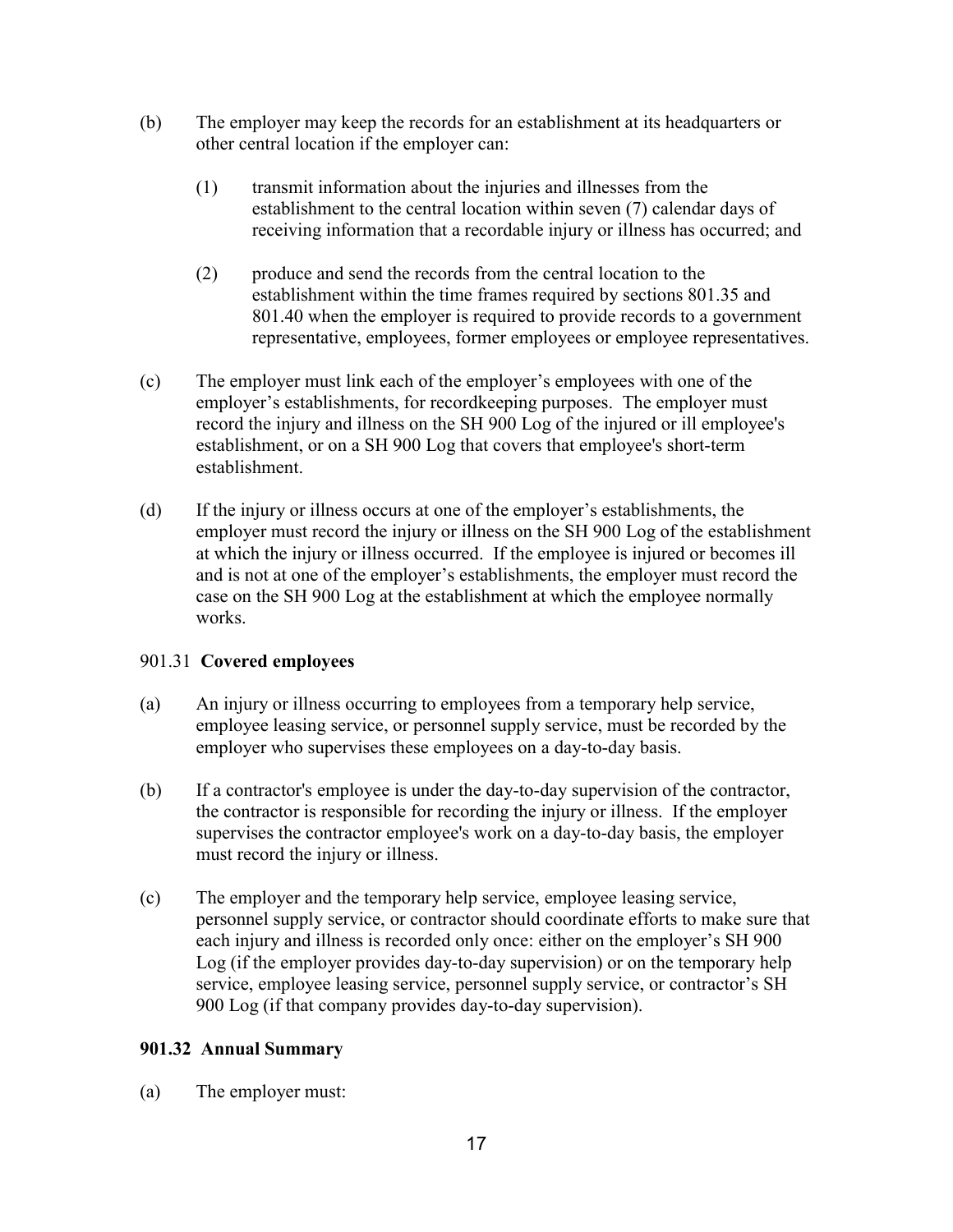- (1) total the columns on the SH 900 Log (if the employer had no recordable cases, enter zeros for each column total);
- (2) enter the calendar year covered, the employer's name, establishment name, establishment address, annual average number of employees covered by the SH 900 Log, and the total hours worked by all employees covered by the SH 900 Log;
- (3) if the employer is using an equivalent form other than the SH 900.1 summary form, as permitted under 801.29, the summary the employer uses must also include the employee access and employer penalty statements found on the SH 900.1 Summary form.
- (b) An officer of the employer or the highest ranking official working at the establishment or place of maintenance of the records must certify that he or she has examined the SH 900 Log and that he or she reasonably believes, based on his or her knowledge of the process by which the information was recorded, that the annual summary is correct and complete.
- (c) The employer must post a copy of the annual summary in each establishment in a conspicuous place or places where notices to employees are customarily posted. The employer must ensure that the posted annual summary is not altered, defaced or covered by other material.
- (d) The employer must post the summary no later than February 1 of the year following the year covered by the records and keep the posting in place until April 30.

# **901.33 Retention and updating**

- (a) During the storage period, the employer must update its stored SH 900 Logs to include newly discovered recordable injuries or illnesses and to show any changes that have occurred in the classification of previously recorded injuries and illnesses. If the description or outcome of a case changes, the employer must remove or line out the original entry and enter the new information.
- (b) The employer is not required to update the SH 900.2 Incident Reports, but may do so if desired.
- (c) The employer is not required to update the annual summary, but may do so if desired.

# **901.34 Reserved**

# **901.35 Employee involvement**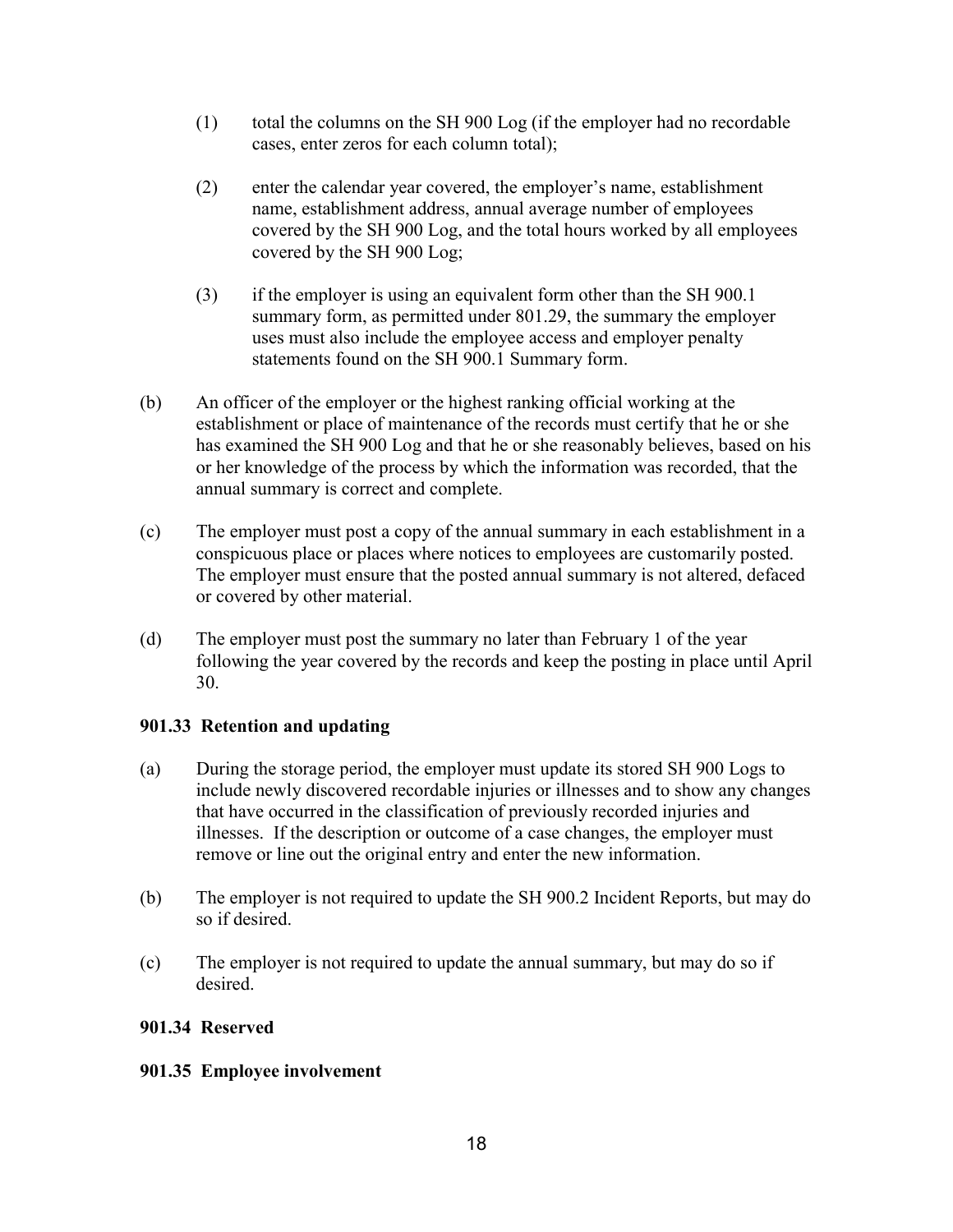- (a) The employer must set up a way for employees to report work-related injuries and illnesses promptly and the employer must tell each employee how to report workrelated injuries and illnesses to the employer.
- (b) The employer's employees, former employees, their personal representatives, and their authorized employee representatives have the right to access the DOSH injury and illness records, with some limitations, as discussed below.
	- (1) An authorized employee representative is an authorized collective bargaining agent of employees.
	- (2) A personal representative is:
		- (i) any person that the employee or former employee designates as such, in writing;
		- (ii) the legal representative of a deceased or legally incapacitated employee or former employee.
	- (3) When an employee, former employee, personal representative, or authorized employee representative asks for copies of the employer's current or stored SH 900 Log(s) for an establishment the employee or former employee has worked in, the employer must give the requester a copy of the relevant SH 900 Log(s) by the end of the next business day.
	- (4) The employer must leave the names on the SH 900 Log. However, to protect the privacy of injured and ill employees, the employer may not record the employee's name on the SH 900 Log for certain "privacy concern cases," as specified in instructions 901.29(e) through 901.29(g).
	- (5) When an employee, former employee, or personal representative asks for a copy of the SH 900.2 Incident Report describing an injury or illness to that employee or former employee, the employer must give the requester a copy of the SH 900.2 Incident Report containing that information by the end of the next business day.
	- (6) When an authorized employee representative asks for a copy of the SH 900.2 Incident Reports for an establishment where the agent represents employees under a collective bargaining agreement, the employer must give copies of those forms to the authorized employee representative within 7 calendar days. The employer is only required to give the authorized employee representative information from the SH 900.2 Incident Report section titled "Tell us about the case." The employer must remove all other information from the copy of the SH 900.2 Incident Report or the equivalent substitute form that the employer gives to the authorized employee representative.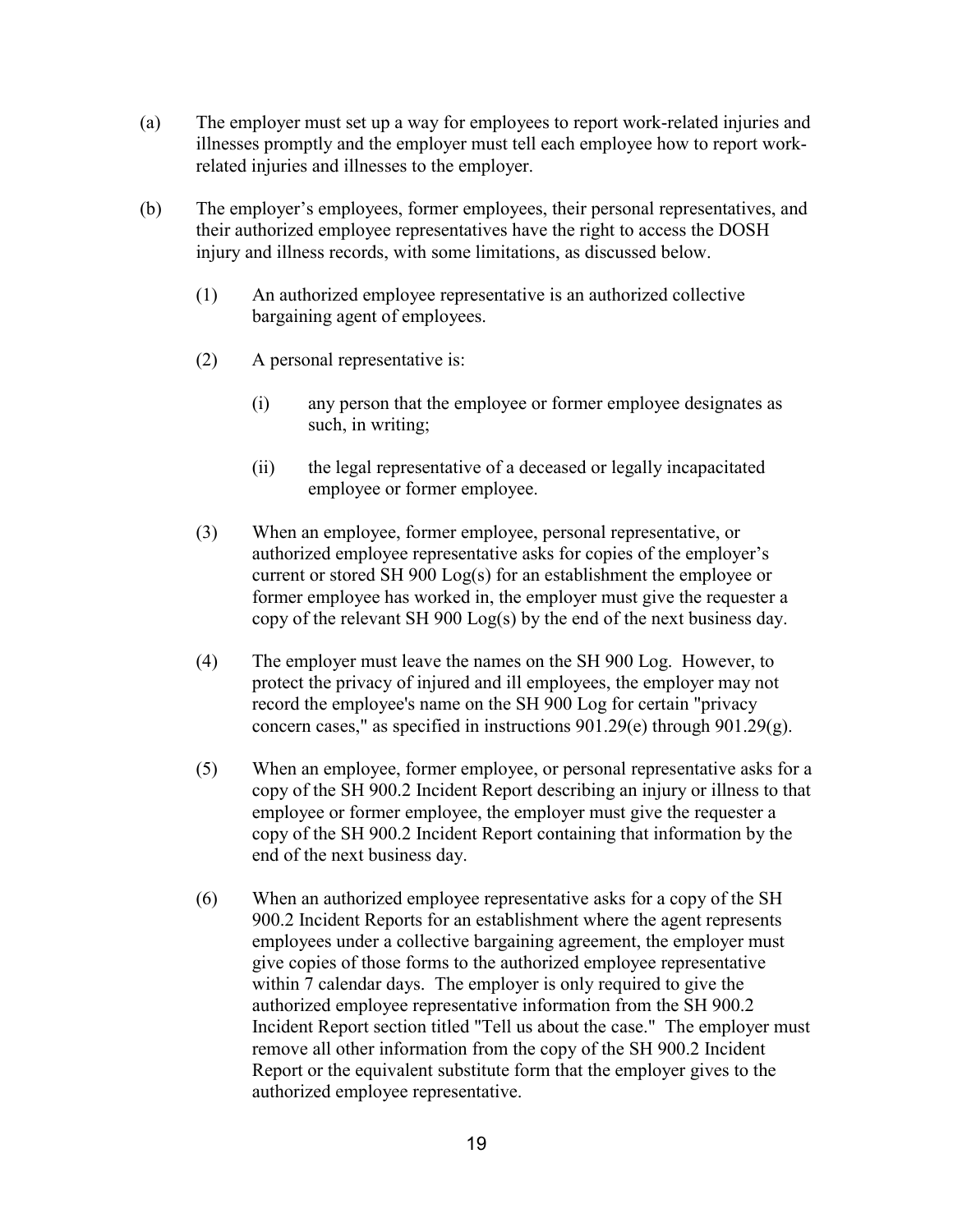(7) The employer may not charge for these copies the first time they are provided. However, if one of the designated persons asks for additional copies, the employer may assess a reasonable charge for retrieving and copying the records.

# **901.36 Reserved**

### **901.37 Reserved**

# **901.38 Reserved**

### **901.39 Reporting fatalities and multiple hospitalization incidents to PESH.**

- (a) If the local office is closed the employer must leave a message on the answering service of that office with the information required in (b) below and the time and date of the call.
- (b) The employer must give DOSH the following information for each fatality or multiple hospitalization incident:
	- (1) the establishment name;
	- (2) the location of the incident;
	- (3) the time of the incident;
	- (4) the number of fatalities or hospitalized employees;
	- (5) the names of any injured employees;
	- (6) the employer's contact person and his or her phone number;
	- (7) a brief description of the incident.
- (c) If the employer does not learn of a reportable accident at the time it occurs (for example, an employment accident involving workers traveling on work time) and the accident would otherwise be reportable under 12NYCRR Part 801.39, the employer shall report to the nearest DOSH office within eight hours of learning of such accident.
- (d) Whether or not an accident is immediately reportable, if a worker dies of the effects of an employment accident within six months of that accident, the employer shall report to the DOSH office within eight hours after learning of such death.